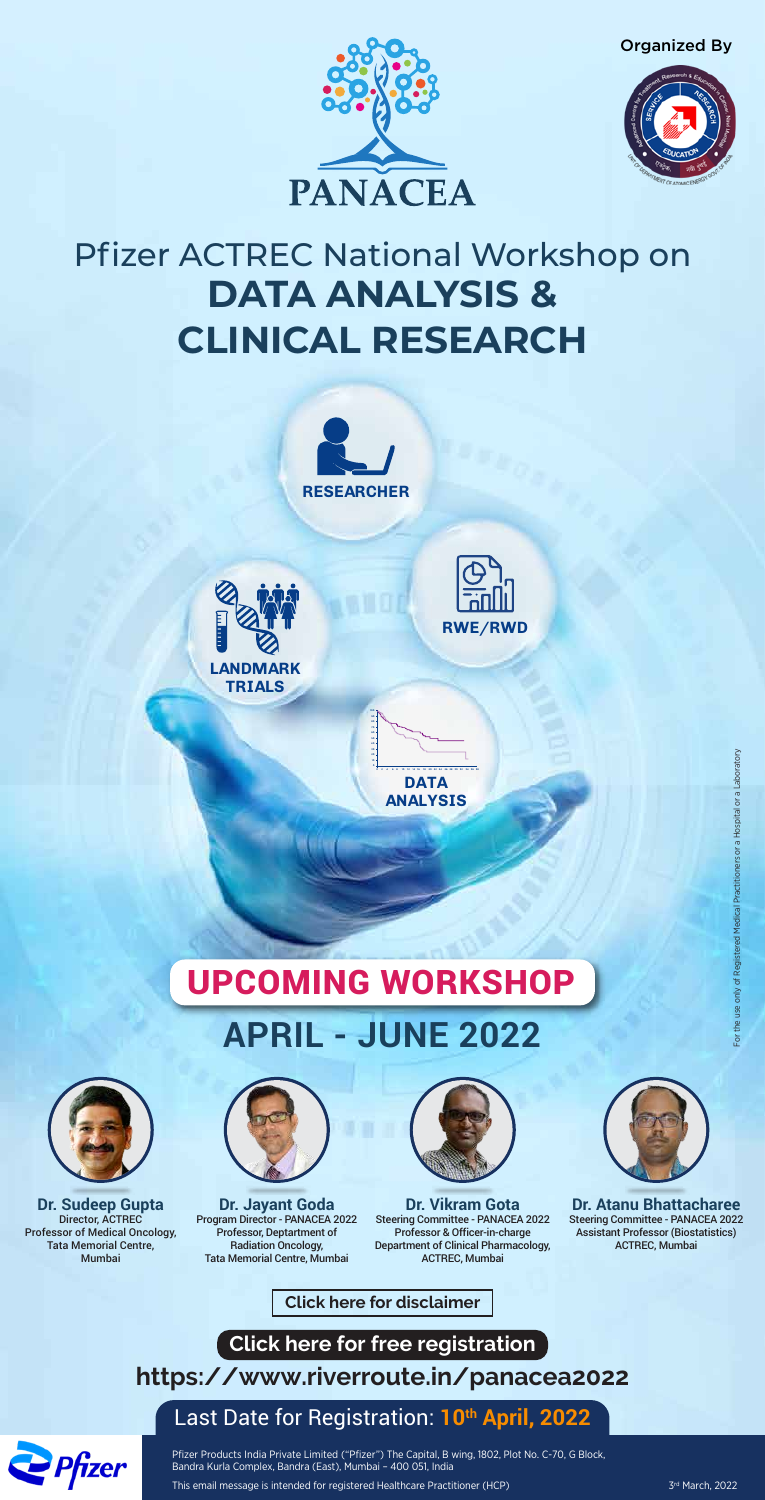### **WELCOME NOTE**

Dear Colleagues,

Pfizer Products India Private Limited ("Pfizer") The Capital, B wing, 1802, Plot No. C-70, G Block, Bandra Kurla Complex, Bandra (East), Mumbai – 400 051, India

This email message is intended for registered Healthcare Practitioner (HCP)

**<https://www.riverroute.in/panacea2022>**

**Click here for free registration**

**[Click here for disclaimer](https://www.pfizermcm.com/files/Emailer_NonProductDisclaimer_New.pdf)**

Last Date for Registration: **10th April, 2022**



**DATA ANALYSIS & CLINICAL RESEARCH** Pfizer ACTREC National Workshop on

**RWE/RWD**





**DATA ANALYSIS**

existas



**LANDMARK TRIALS**

## **APRIL - JUNE 2022**



On behalf of the organizing committee, we would like to announce that ACTREC, Tata Memorial Centre is inviting you to join and register for the upcoming workshop on data analysis and clinical research **"PANACEA workshop 2022".**

The workshop will be held on a virtual platform and will span across 3 months, **April – June 2022,** with sessions being **conveniently conducted only on Saturdays** on aspects pertaining to **clinical research and biostatistics.**

This workshop is primarily targeting young oncology students and early career oncologists across the country and provide a unique opportunity to learn about clinical research, biostatistics & data management in a simplistic way from experts in the field. The course comprises a series of lectures on clinical research methods along with practical demonstrations by statisticians on data management and analysis.

We will share the joining link with you for the meeting as well as the final agenda in the subsequent mails.

The registration for this workshop is completely free and keeping in mind the COVID pandemic ,the entire workshop is being held on an online platform.

Its our earnest hope to create an exclusive opportunity for the fledgling oncologists to learn the basic tenets of clinical research, data analysis and interpretation. Before we sign off, we would like to thank Pfizer for their educational grant to conduct the workshop.

Regards,

### **Dr. Sudeep Gupta**

Director, ACTREC Professor of Medical Oncology, Tata Memorial Centre, Mumbai

**Dr. Jayant Goda**

Professor & Clinician Scientist, Radiation Oncology, ACTREC

**Dr. Atanu Bhattachrjee**

Asst. Profssor, Biostatistics, ACTREC, Mumbai�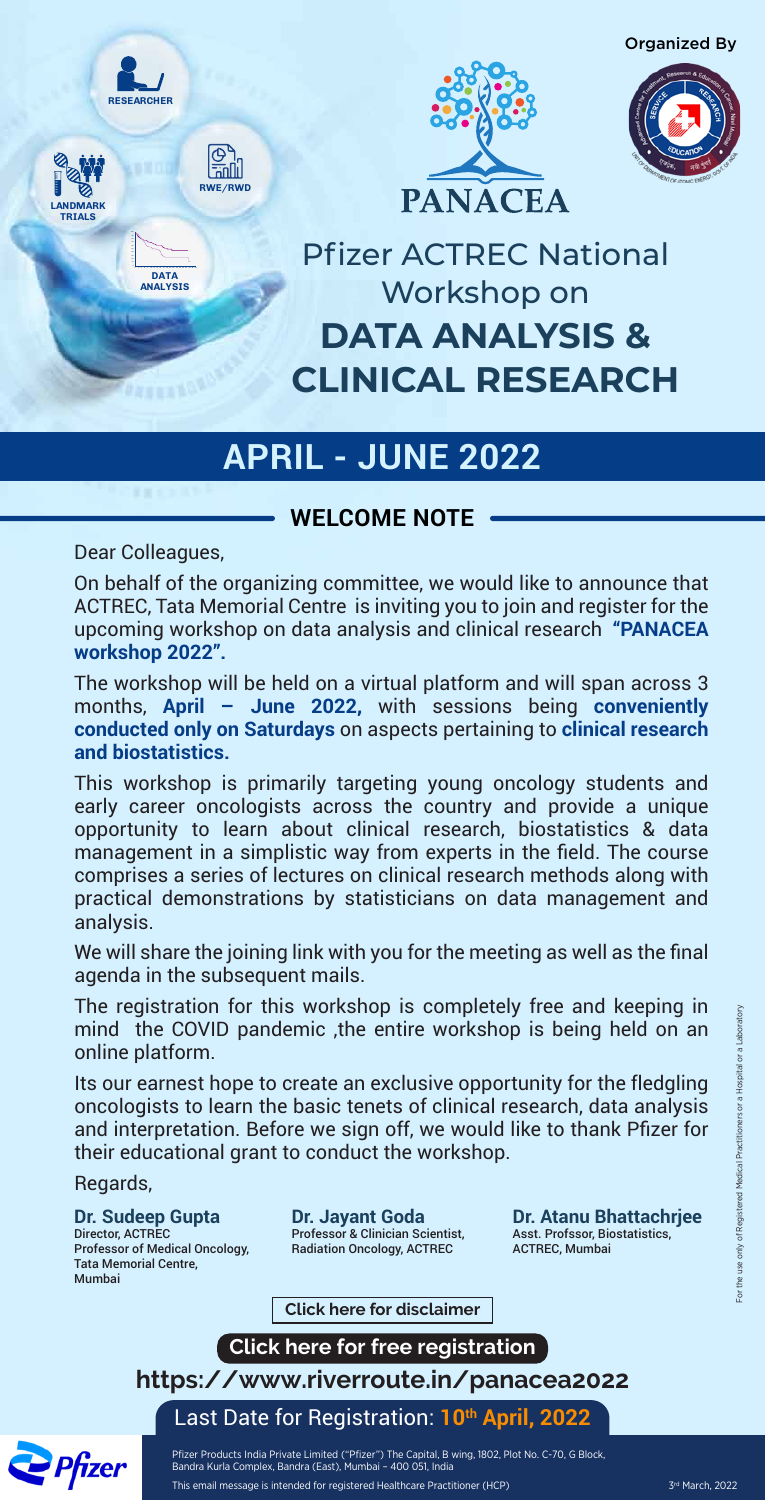## **HIGHLIGHTS**

- **◆ Workshop on clinical research methods and** data analysis for early career oncologists
- Course divided into 3 interactive modules
- $\vee$  Webinar conveniently placed during the weekends for 3-4 hours
- Eminent National and International faculties
- $\checkmark$  Free registration

Pfizer Products India Private Limited ("Pfizer") The Capital, B wing, 1802, Plot No. C-70, G Block, Bandra Kurla Complex, Bandra (East), Mumbai – 400 051, India

This email message is intended for registered Healthcare Practitioner (HCP)

**<https://www.riverroute.in/panacea2022>**

**Click here for free registration**

**[Click here for disclaimer](https://www.pfizermcm.com/files/Emailer_NonProductDisclaimer_New.pdf)**

Last Date for Registration: **10th April, 2022**



**DATA ANALYSIS & CLINICAL RESEARCH** Pfizer ACTREC National Workshop on







## **APRIL - JUNE 2022**

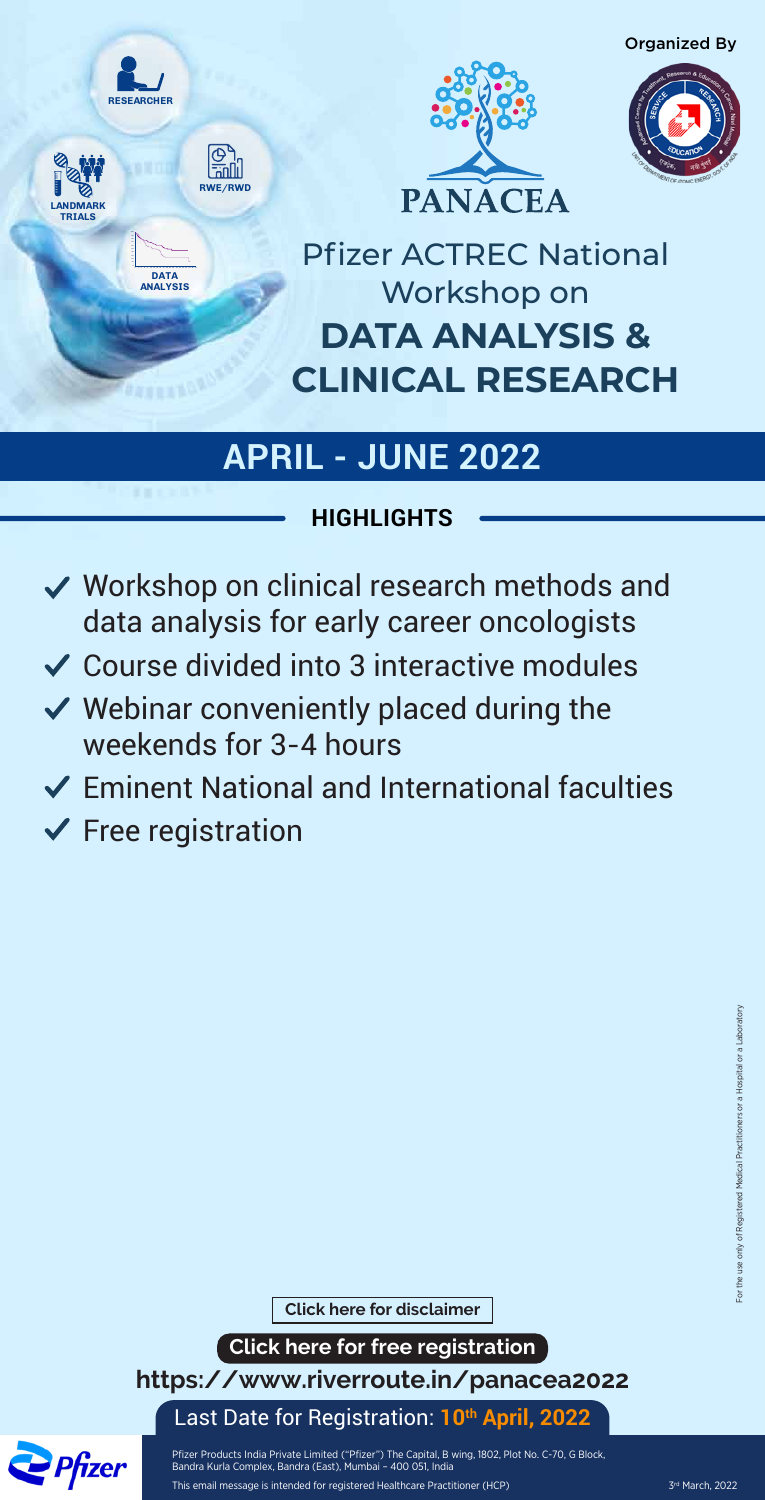Pfizer Products India Private Limited ("Pfizer") The Capital, B wing, 1802, Plot No. C-70, G Block, Bandra Kurla Complex, Bandra (East), Mumbai – 400 051, India

This email message is intended for registered Healthcare Practitioner (HCP)

**<https://www.riverroute.in/panacea2022>**

**Click here for free registration**

Last Date for Registration: **10th April, 2022**



# **DATA ANALYSIS & CLINICAL RESEARCH** Pfizer ACTREC National Workshop on

**RWE/RWD**





**DATA ANALYSIS**



**LANDMARK TRIALS**

## **APRIL - JUNE 2022**



| Interventional studies<br><b>Speaker: Dr. Chaturbhuj Agarwal, Bahrain</b> |
|---------------------------------------------------------------------------|
| Data management<br><b>Speaker: Dr. Anadya Tripathy, India</b>             |
| Q & A<br><b>All faculty</b>                                               |
|                                                                           |
|                                                                           |

| $4:00 - 4:20$ PM | Opening remarks<br><b>Dr. Sudeep Gupta</b><br>Director, ACTREC<br><b>Dr. Atanu Bhattacharjee</b><br><b>ACTREC</b> | Dr. Jayant Goda<br><b>ACTREC</b> |
|------------------|-------------------------------------------------------------------------------------------------------------------|----------------------------------|
| 4:30 - 5:30 PM   | Asking a research question<br><b>Speaker: Dr. Ashwin Karanam, USA</b>                                             |                                  |
| $5.30 - 6.30$ PM | Hypothesis generation & planning a study<br><b>Speaker: Dr. Anant Ramaswamy, India</b>                            |                                  |
| $6:30 - 7:00$ PM | Q & A<br><b>All faculty</b>                                                                                       |                                  |

## **Scientific Program = 23rd April 2022**

### **INTRODUCTION TO CLINICAL RESEARCH**

## **Scientific Program = 16th April 2022**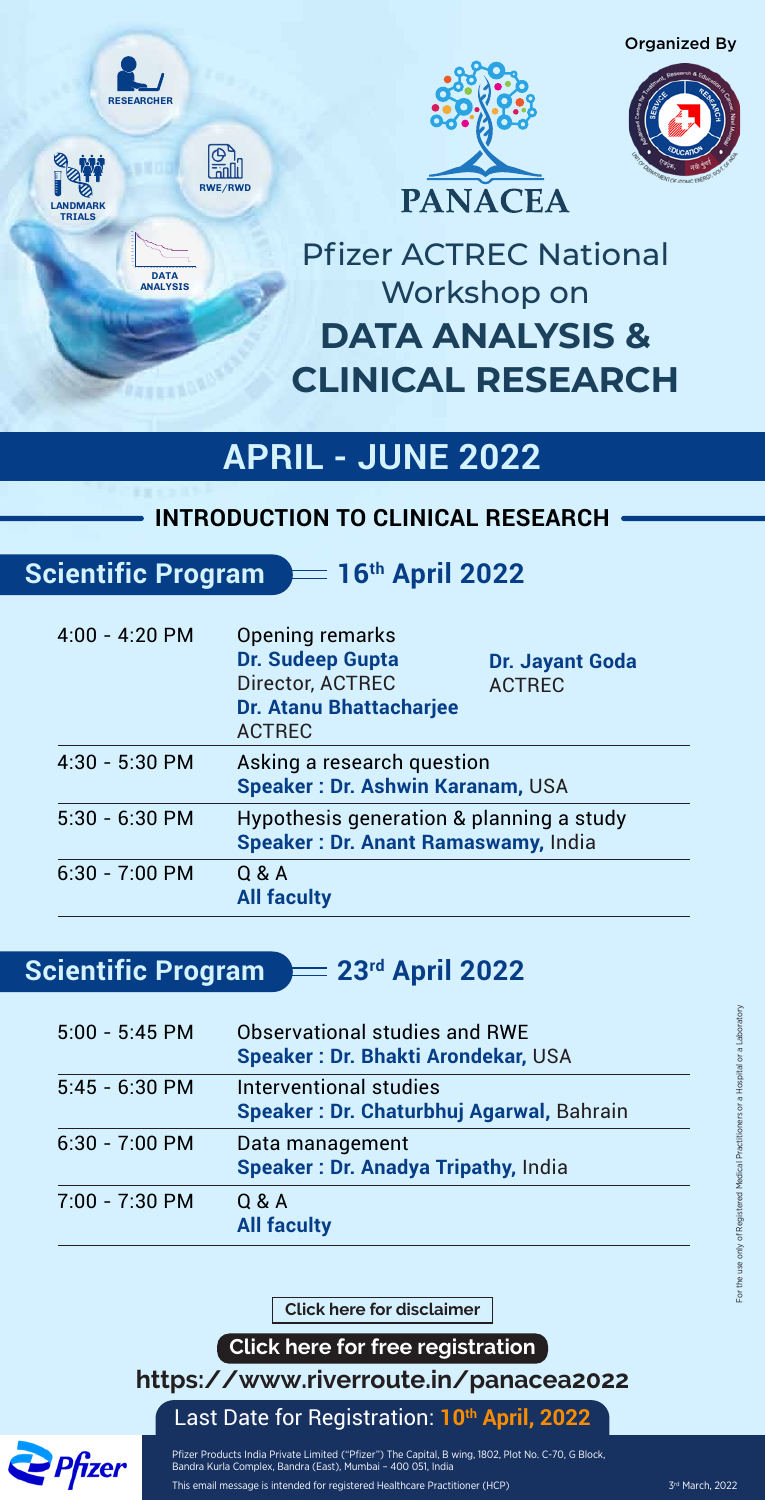Pfizer Products India Private Limited ("Pfizer") The Capital, B wing, 1802, Plot No. C-70, G Block, Bandra Kurla Complex, Bandra (East), Mumbai – 400 051, India

This email message is intended for registered Healthcare Practitioner (HCP)

**<https://www.riverroute.in/panacea2022>**

**Click here for free registration**

**[Click here for disclaimer](https://www.pfizermcm.com/files/Emailer_NonProductDisclaimer_New.pdf)**

Last Date for Registration: **10th April, 2022**



**DATA ANALYSIS & CLINICAL RESEARCH** Pfizer ACTREC National Workshop on

**RWE/RWD**





**DATA ANALYSIS**



**LANDMARK TRIALS**

## **APRIL - JUNE 2022**



| $11:00$ AM - 01:00 PM | Data presentation<br>(A) Data Methodology<br>(B) Table Methodology |
|-----------------------|--------------------------------------------------------------------|
| 01:30 PM - 03:30 PM   | (C) Graph Methodology<br>(D) Summary Statistics Techniques         |

**Scientific Program = 14th May 2022** 

**Biostatistics & Data Analysis**

**Scientific Program = 7<sup>th</sup> May 2022** 

| 11:00 AM - 11:45 AM | <b>Introduction to Exploratory Data Analysis</b>                          |
|---------------------|---------------------------------------------------------------------------|
|                     | 11:50 AM - 12:35 PM Graphical Exploration of Exploratory Data<br>Analysis |

12:45 PM - 01:30 PM Good graphical principles

02:00 PM - 02:30 PM Illustration on Real Data Exploration

### **SPEAKERS**

**Dr. Pritam Gupta,** Pfizer, Chennai **Christian Russel,** Pfizer, Philippines

### **SPEAKER**

**Dr. Ramesh Vishwakarma,** Belgium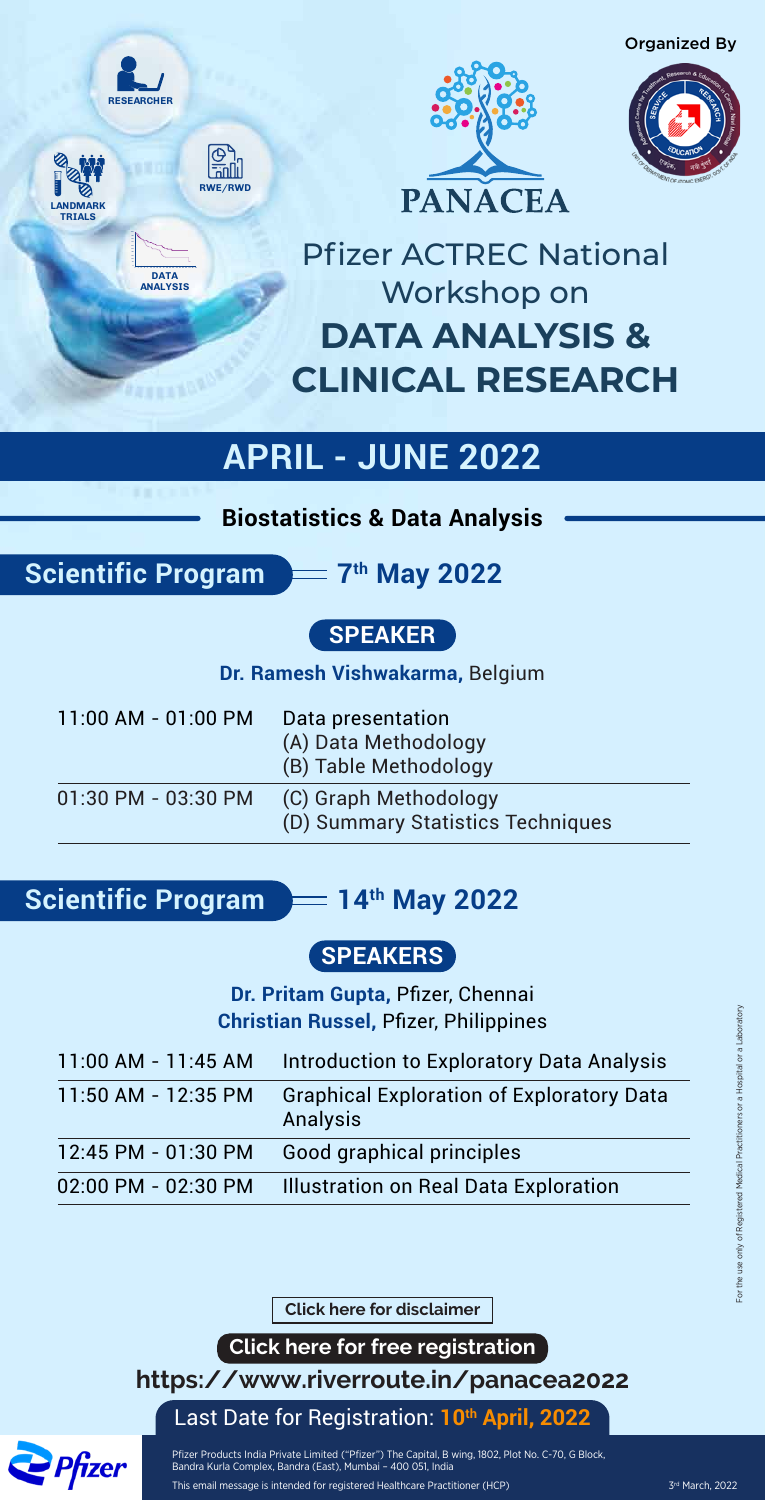### **SPEAKER**

**Dr. Atanu Bhattacharjee,** India

| $11:00$ AM - 01:00 PM | Sample size estimation for clinical trials<br><b>Speaker: TBD</b>                      |
|-----------------------|----------------------------------------------------------------------------------------|
| $01:30 - 03:00$ PM    | Power Determination: How important is it in<br>clinical trials?<br><b>Speaker: TBD</b> |

**Scientific Program = 28<sup>th</sup> May 2022** 

Pfizer Products India Private Limited ("Pfizer") The Capital, B wing, 1802, Plot No. C-70, G Block, Bandra Kurla Complex, Bandra (East), Mumbai – 400 051, India

This email message is intended for registered Healthcare Practitioner (HCP)

**<https://www.riverroute.in/panacea2022>**

**Click here for free registration**

**[Click here for disclaimer](https://www.pfizermcm.com/files/Emailer_NonProductDisclaimer_New.pdf)**

Last Date for Registration: **10th April, 2022**



# **DATA ANALYSIS & CLINICAL RESEARCH** Pfizer ACTREC National Workshop on







**DATA ANALYSIS**



**LANDMARK TRIALS**

## **APRIL - JUNE 2022**

Organized By

| <b>Introduction to Survival Analysis</b>                  |
|-----------------------------------------------------------|
| <b>Non-Parametric and Parametric Survival</b><br>Analysis |
| <b>Equality of Survival Functions</b>                     |
| <b>Competing Risk Modeling</b>                            |
|                                                           |

### **INTRODUCTION TO CLINICAL RESEARCH**

## **Scientific Program = 21st May 2022**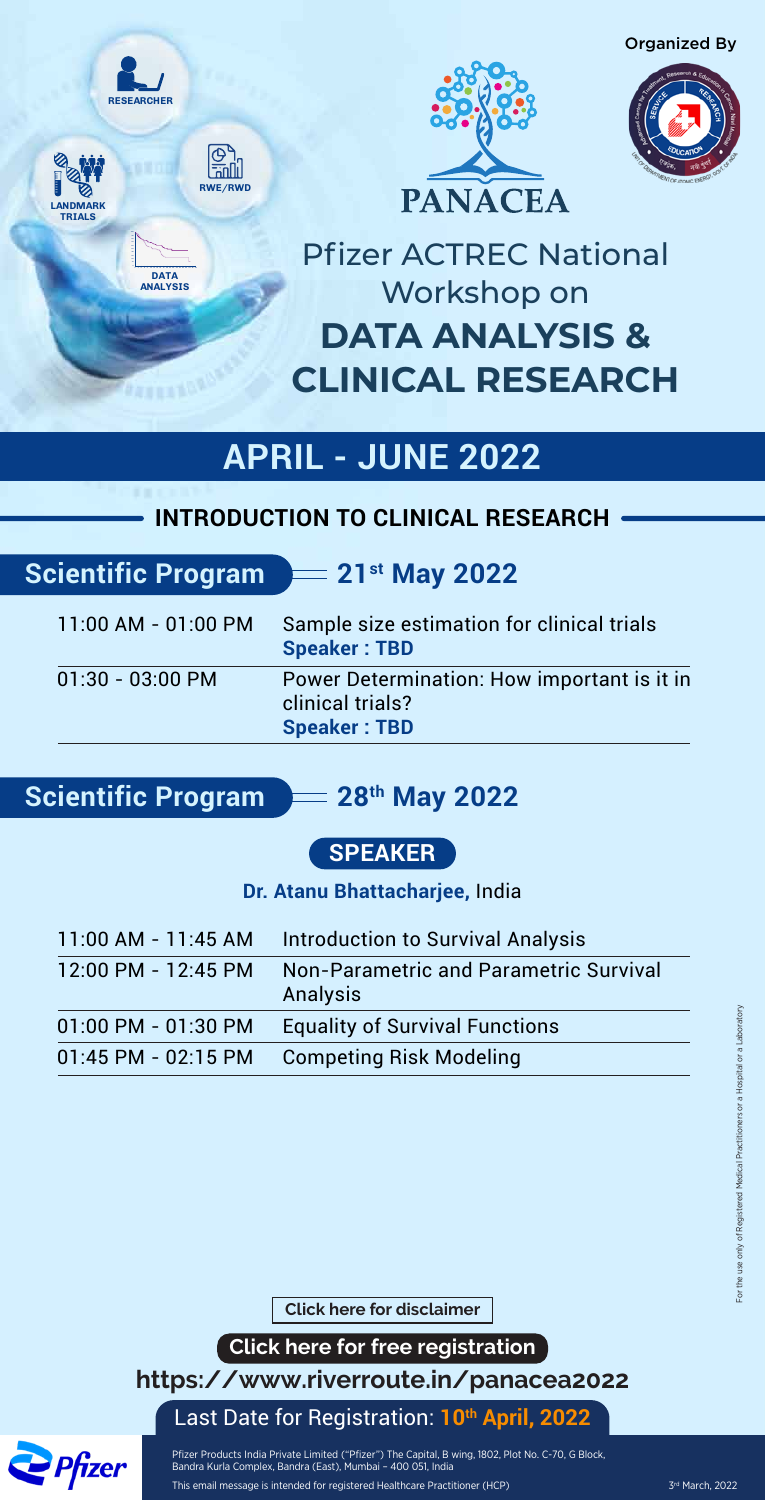| 11:00 AM - 11:30 AM | <b>Critical interpretation of Observational</b><br>studies<br><b>Speaker: TBD</b>                            |
|---------------------|--------------------------------------------------------------------------------------------------------------|
| 11:30 AM - 12:00 PM | Critical interpretation of Interventional<br>studies: Phase I<br><b>Speaker: TBD</b>                         |
| 12:00 PM - 12:30 PM | Critical interpretation of Interventional<br>studies: Phase II<br><b>Speaker: TBD</b>                        |
| 12:30 PM - 01:00 PM | Critical interpretation of Interventional<br>studies: Phase III<br><b>Speaker: Dr. Kumar Prabhash, India</b> |

**Scientific Program = 11<sup>th</sup> June 2022** 

Pfizer Products India Private Limited ("Pfizer") The Capital, B wing, 1802, Plot No. C-70, G Block, Bandra Kurla Complex, Bandra (East), Mumbai – 400 051, India

This email message is intended for registered Healthcare Practitioner (HCP)

**<https://www.riverroute.in/panacea2022>**

**Click here for free registration**

**[Click here for disclaimer](https://www.pfizermcm.com/files/Emailer_NonProductDisclaimer_New.pdf)**

Last Date for Registration: **10th April, 2022**



# **DATA ANALYSIS & CLINICAL RESEARCH** Pfizer ACTREC National Workshop on

**RWE/RWD**





**DATA ANALYSIS**



**LANDMARK TRIALS**

## **APRIL - JUNE 2022**

Organized By

| 04:30 PM - 05:30 PM | Real World Data - current understanding,<br>design and interpretation<br><b>Speaker: TBD</b>                |
|---------------------|-------------------------------------------------------------------------------------------------------------|
| 05:30 PM - 06:30 PM | Dynamic treatment regimen<br><b>Speaker: Dr. Bibhas Chakraborty, Singapore</b>                              |
| 06:30 PM - 06:50 PM | <b>Valedictory function</b><br>Dr. Sudeep Gupta<br><b>Dr. Atanu Bhattacharjee</b><br><b>Dr. Jayant Goda</b> |

### **CRITICAL ANALYSIS OF LANDMARK TRIALS**

## **Scientific Program = 4<sup>th</sup> June 2022**